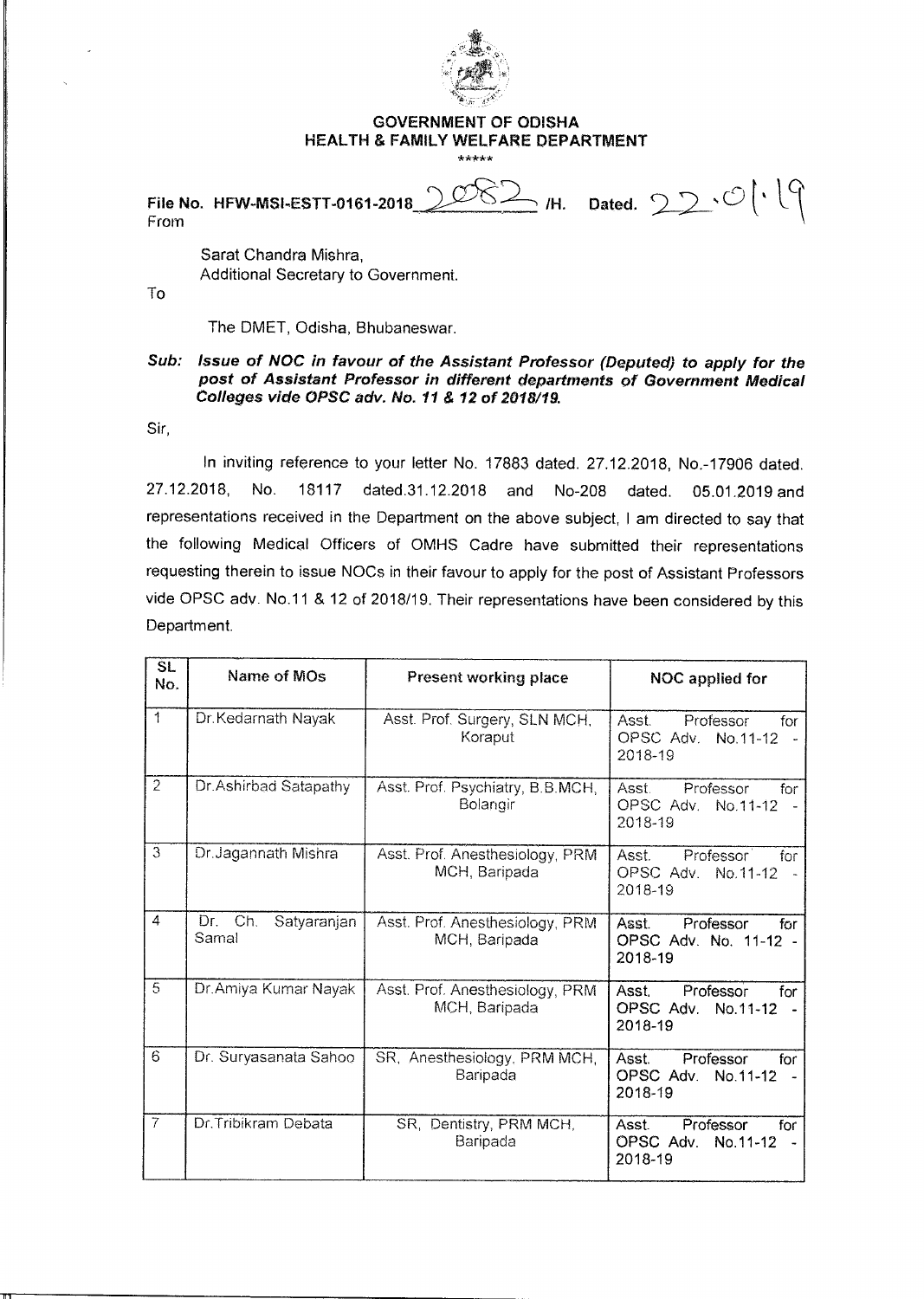| $\widetilde{8}$ | Dr. Smita Rani Samal                     | SR. Skin & VD, PRM MCH,<br>Baripada                   | for<br>Professor<br>Asst.<br>OPSC Adv. No.11-12 -<br>2018-19                 |
|-----------------|------------------------------------------|-------------------------------------------------------|------------------------------------------------------------------------------|
| $\Theta$        | Charan<br>Kanhu<br>Dr.<br>Sahoo          | Assoc. Prof. Dentistry, SLN MCH,<br>Koraput           | Professor<br>for<br>Asst.<br>No.11-12 -<br>OPSC Adv.<br>2018-19              |
| 10              | Kumar<br>Santosh<br>Dr.<br>Jena          | Asst. Prof. Dentistry, SLN MCH,<br>Koraput            | for<br>Professor<br>Asst.<br>OPSC Adv. No.11-12 -<br>2018-19                 |
| $\overline{11}$ | Dr. Ashoka Ratha                         | Assoc. Prof. Medicine, MKCG<br>MCH, Berhampur         | for<br>Professor<br>Asst.<br>OPSC Adv. No.11-12<br>2018-19                   |
| $\overline{12}$ | Dr. Sanjit Kumar Nayak                   | Asst. Prof. General Surgery,<br>MKCG MCH, Berhampur   | for<br>Professor<br>Asst.<br>No.11-12<br>OPSC Adv.<br>2018-19                |
| $\overline{13}$ | Prasad<br>Shankar<br>Dr.<br>Thatoi       | Asst. Prof. Anesthesiology, VSS<br>MCH, Burla         | for<br>Professor<br>Asst.<br>OPSC Adv. No.11-12 -<br>2018-19                 |
| 14              | Shankar<br>Girija<br>Dr.<br>Prasad Patra | Asst. Prof. Anesthesiology,<br>VIMSAR, Burla          | for<br>Professor<br>Asst.<br>OPSC Adv. No.11-12<br>2018-19                   |
| 15              | Sekhar<br>Dr.Sudhansu<br>Sethi           | Asst. Prof. FMT, SCB MC,<br>Cuttack                   | for<br>Professor<br>Asst.<br>No.11-12 -<br>OPSC Adv.<br>2018-19              |
| 16              | Sekhar<br>Dr.Sudhansu<br>Sethi           | Asst. Prof. Medicine, SCB MC,<br>Cuttack              | for<br>Professor<br>Asst.<br>No.11-12 -<br>OPSC Adv.<br>2018-19              |
| $\overline{17}$ | Dr.Sandeep Das                           | Asst. Prof. Anesthesiology, F.M.<br>MCH, Balasore     | for<br>Professor<br>Asst.<br>No.11-12 -<br>OPSC Adv.<br>2018-19              |
| 18              | Chandra<br>Dr.Narayan<br>Behera          | Asst. Prof. Surgery, FMMCH,<br>Balasore               | for<br>Professor<br>Asst.<br>OPSC Adv. No.11-12 -<br>2018-19                 |
| $\overline{19}$ | Dr.Sujit Ranja Sahoo                     | Asst. Prof. Dentistry, PRM MCH,<br>Baripada           | for<br>Professor<br>Asst.<br>OPSC Adv. No.11-12 -<br>2018-19                 |
| 20              | Dr. Gobinda Hembram                      | Asst. Prof. Paediatrics, PRM<br>MCH, Baripada         | Professor<br>for<br>Asst.<br>No.11-12<br>OPSC Adv.<br>2018-19                |
| 21              | Dr. Abarnita Sethi                       | Asst. Prof. FMT(Cont.), PRM<br>MCH, Baripada          | for<br>Professor<br>Asst.<br>OPSC Adv. No.12 -2018-<br>19                    |
| 22              | Ranjan<br>Manas<br>Dr.<br>Mallick        | Asst. Prof. Paediatrics (Cont.),<br>PRM MCH, Baripada | for<br>Professor<br>Asst.<br>$No.11-12 -$<br>OPSC Adv.<br>2018-19            |
| $\overline{23}$ | Chandra<br>Purna<br>Dr.<br>Singh         | Asst. Prof. Skin & VD (Cont.),<br>MKCG MCH, Berhampur | for $\overline{a}$<br>Professor<br>Asst.<br>No.11-12<br>OPSC Adv.<br>2018-19 |
| 24              | Dr.Subrat Burma                          | Asst. Prof. Pathology, PRM MCH,<br>Baripada           | for .<br>Professor<br>Asst.<br>OPSC Adv. No.11-12 -<br>2018-19               |